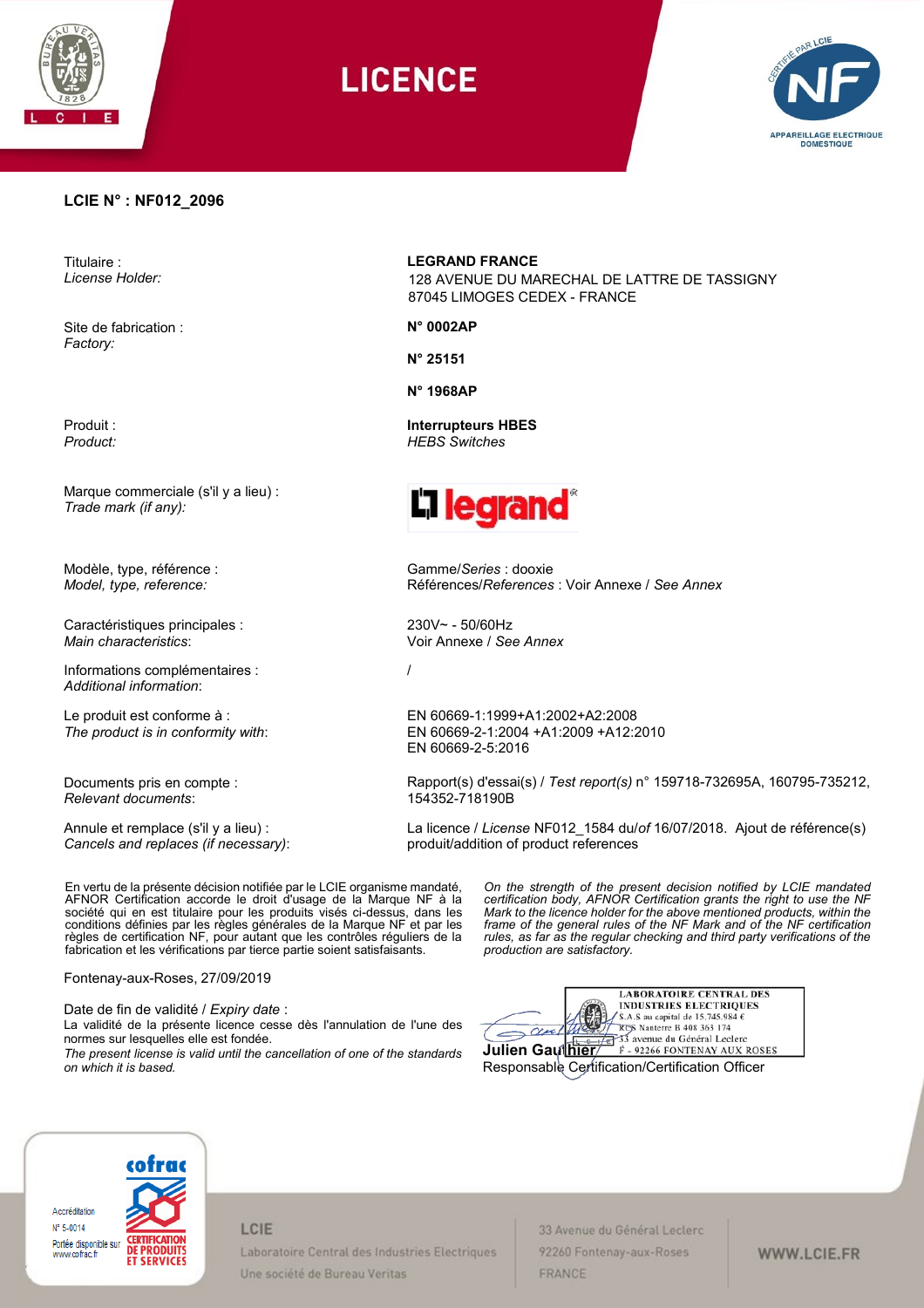

# **Annexe de la licence /** *Annex of license* **NF012\_2096**

### **RÉFÉRENCES - CARACTÉRISTIQUES PRINCIPALES /** *REFERENCES - MAIN CHARACTERISTICS*

| Mécanismes / Mechanisms |                       |                                             |                                                                   |                                   |                            |                                                 |                                  |                                               |
|-------------------------|-----------------------|---------------------------------------------|-------------------------------------------------------------------|-----------------------------------|----------------------------|-------------------------------------------------|----------------------------------|-----------------------------------------------|
| Type reference          | <b>Blanc</b><br>White | Références / References<br><b>Aluminium</b> | <b>Caractéristiques Nominal</b><br><b>Nominal characteristics</b> | <b>Bornes</b><br><b>Terminals</b> | <b>Fonction</b><br>Pattern | Ouverture des<br>contacts<br>contact<br>opening | Montage<br>Method of<br>mounting | Spécificité<br>Specificity                    |
| ZLS27 +                 |                       |                                             |                                                                   |                                   |                            | micro                                           |                                  |                                               |
| ZLG08 +                 | 6 006 70              | 6 007 70                                    |                                                                   | slt                               | $2P+E - 1$                 |                                                 | flush                            | pack gateway french                           |
| ZLE21                   |                       |                                             | 16A 250V~50/60Hz<br>3V                                            |                                   | 1                          | without                                         | surface                          | standard                                      |
| ZLE <sub>21</sub>       | 6 000 85              | 6 001 85                                    | 3V                                                                | $\prime$                          | $\mathbf{1}$               | without                                         | surface                          | master switch                                 |
| ZLE <sub>23</sub>       | 6 000 84              | 6 001 84                                    | 3V                                                                |                                   | $\mathbf{1}$               | without                                         | surface                          | remote switch<br>up / sleep                   |
| ZLS27                   | 6 003 91              | 6 004 91                                    | 16A 250V~50/60Hz                                                  | slt                               | $2P+E - 1$                 | micro                                           | flush                            | french standard                               |
| ZLD <sub>15</sub>       | 6 000 81              | 6 001 81                                    | 300W 100-240V~<br>50/60Hz                                         | st                                | 1                          | without                                         | flush                            | dimmer / switch                               |
| ZLS26                   | 0 648 88              |                                             | 300W 100-240V~<br>50/60Hz                                         | st                                | $\mathbf{1}$               | micro                                           | surface                          | micromodule switch                            |
| ZLE <sub>18</sub>       | 6 000 83              | 6 001 83                                    | 3V                                                                |                                   | 1                          | without                                         | surface                          | remote switch<br>on - off                     |
| ZLSH06                  | 6 000 86              | 6 001 86                                    | 500VA 100-240V~<br>50/60Hz                                        | st                                | 4                          | micro                                           | flush                            | roller blind                                  |
| ZLE <sub>20</sub>       | 6 000 87              | 6 001 87                                    | 3V                                                                | $\overline{1}$                    | $\mathbf{1}$               | without                                         | surface                          | remote switch central roller<br>blind         |
| ZLE <sub>19</sub>       | 6 000 88              | 6 001 88                                    | 3V                                                                |                                   | $2 \times 1$               | without                                         | surface                          | remote switch<br>$2 \times$ on - off          |
|                         | 6 006 90              | 6 007 90                                    |                                                                   |                                   |                            |                                                 |                                  | pack french standard +<br>dimmer              |
|                         | 6 006 99              | 6 007 99                                    |                                                                   |                                   |                            |                                                 |                                  | pack micromodule                              |
|                         | 6 006 92              | 6 007 92                                    |                                                                   |                                   |                            |                                                 |                                  | pack dimmer                                   |
|                         | 6 006 94              | 6 007 94                                    |                                                                   |                                   |                            |                                                 |                                  | pack french standard                          |
|                         | 6 006 96              | 6 007 96                                    |                                                                   |                                   |                            |                                                 |                                  | pack roller blind                             |
|                         | 6 006 98              | 6 007 98                                    |                                                                   |                                   |                            |                                                 |                                  | 3 x french standard                           |
|                         | 6 006 86              | 6 007 86                                    |                                                                   |                                   |                            |                                                 |                                  | pack gateway french<br>standard + pack dimmer |

slt : screwless terminal

st : screw terminal

#### **Note :**

Integrated socket-outlet ZLS27 (french standard) complies with NF C 61314 2008 + A1 2010 see LCIE test report N°154453-711374.



LCIE

Laboratoire Central des Industries Electriques Une société de Bureau Veritas

33 Avenue du Général Leclerc 92260 Fontenay-aux-Roses FRANCE

Page 2/3

WWW.LCIE.FR